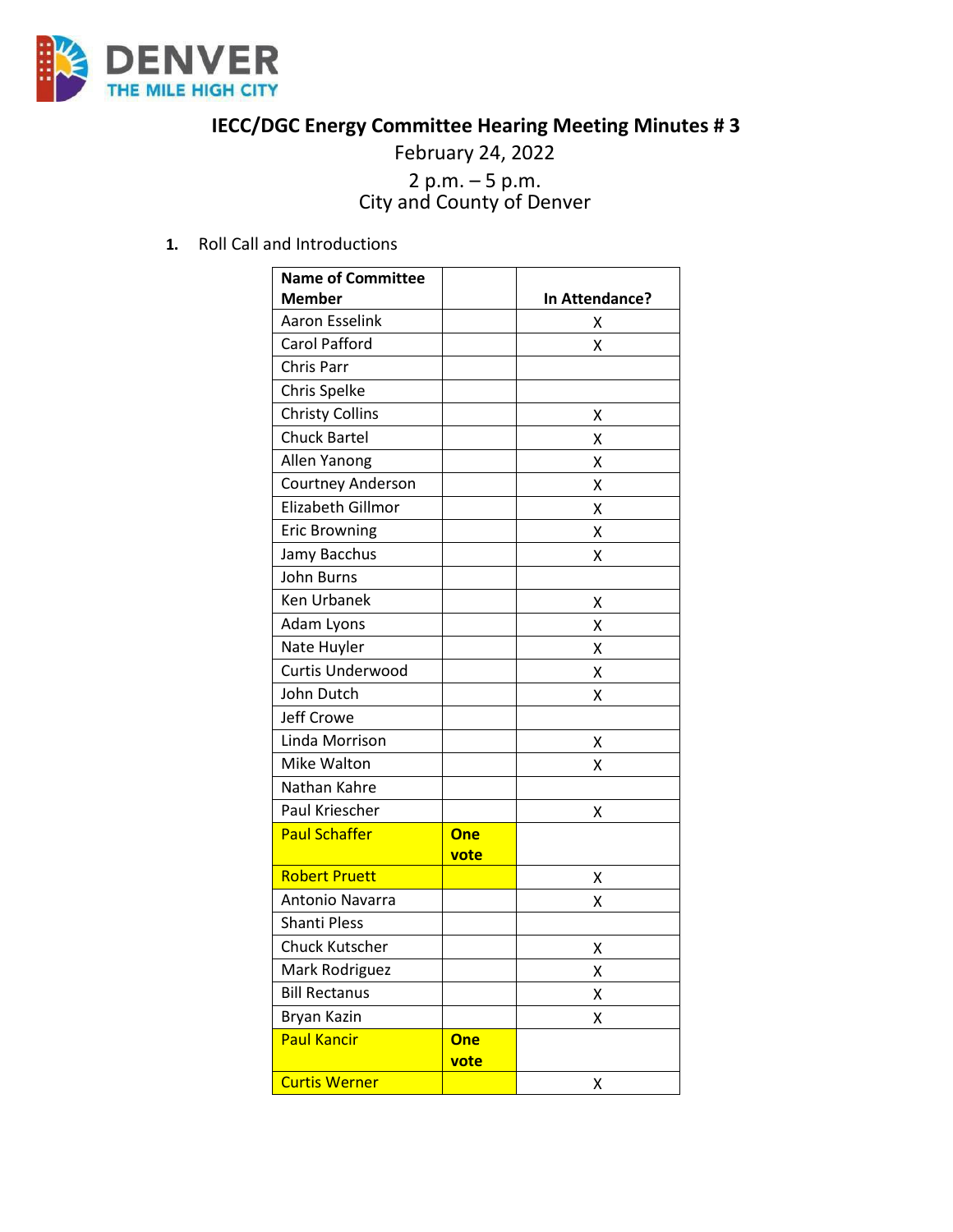| Stephen Sanderson      | NON-          |  |
|------------------------|---------------|--|
|                        | <b>VOTING</b> |  |
| <b>Alex Martin</b>     | One           |  |
|                        | vote          |  |
| <b>Kevin Eronimous</b> |               |  |
| Laura London           |               |  |

## 27 Voting members present

- **2.** Introduction of key proposals of **IECC/DBC-Commercial and DGC Ch.7 (non-voting)**
	- a. [#6 C](https://www.denvergov.org/files/assets/public/community-planning-and-development/documents/ds/building-codes/code-adoption/amendment-proposals/dgc/6-c406-calibrate-to-denvers-goals.pdf)406 Calibrate to Denver's Goals
		- **Summary**: Does 2 things. 1 Collapses all tables in C406 into a single table. 2 Calibrates the credit requirements to Denver's goals instead of just the baseline requirements. Additional credit options are added.
		- **Feedback/Questions**: The incentive is to go all electric and there are certain projects you cannot do without gas, such as hospitals. We need to make sure we have an exclusion for emergency power.
		- If there are sections of the credit table that become mandatory, the credit table will need to be updated.
		- Is the increased demand for electricity being contemplated? On the grid, in general, peak and total capacity has excess production. We can spread out that excess when it is not being used. There is still a need to manage load, so it doesn't coincide with peak. It is possible to add load and reduce emissions.
		- Is this the only amendment that has these definitions? (All-electric building & Combustion Equipment) - It is not.
		- Why do the 4-7 stories require many more credits? The reason different buildings have different credit requirements is because this is the data we have. High rise apartments tend to be more efficient per sq. ft. because they are denser. Large offices tend to be more intensive because of the equipment that goes in them.
	- b. [#4 C](https://www.denvergov.org/files/assets/public/community-planning-and-development/documents/ds/building-codes/code-adoption/amendment-proposals/iecc/4_c103.2_minimum-renewable-energy-commercial.pdf)103.2 Minimum Renewable Energy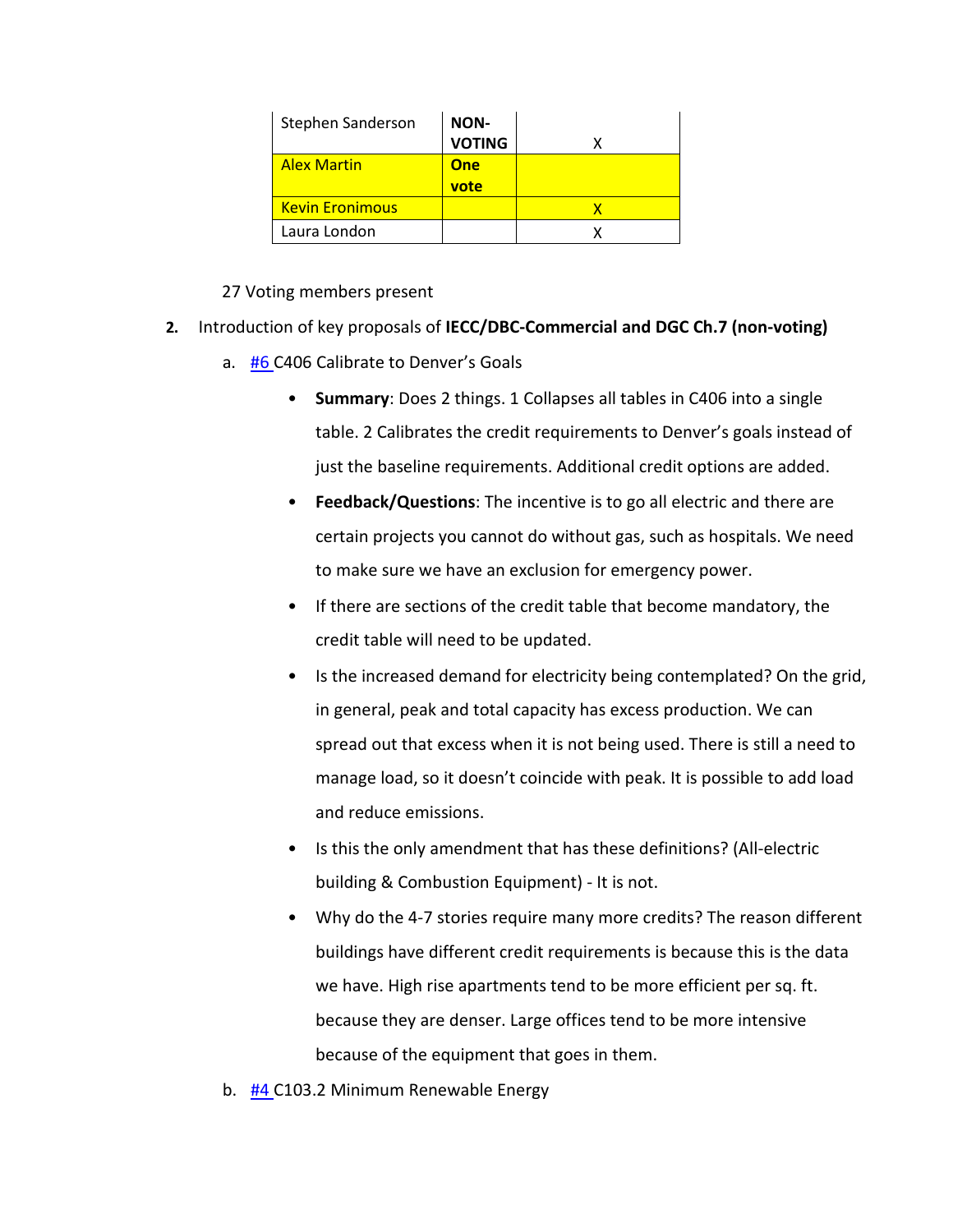- **Summary**: Sets the minimal amount of renewable energy that needs to be provided to buildings. Target is set at 20% with a series of exemptions that are structured as alternative adherence paths.
- **Feedback/Questions**: It would be a good idea to address mixed-use buildings, maybe through pro rating.
- Confused by the math. Denver's goal is to be at 100%, excel energy is providing 80% and the building is 20%. However, 80% of the 80% provided by excel energy is non-renewable. So, is it not truly 100% renewable energy?
- As far as enforcement for offsite renewable, how are the renewals enforced? Answer: There might be a phrase missing on the proposal, but the intent is for the city to not have to enforce the renewals every 5 years.
- Is there a study to lower the 20% for certain buildings? Some developers might see it as a liability and choose not to build in Denver. Answer: Right now, it is structured so certain buildings can have alternatives to help buildings implement something on site that would provide the value of onsite renewable energy.
- 1.26 gigawatts of solar to have all buildings comply. Don't see it as something tangible. Reply: Excel energy plans to have around 5 gigawatts of solar available by 2024.
- c. #18 C401.2 Limit Modeling to Appendix G
	- **Summary**: 1 It limits the modeling path in Denver to appendix G only. 2 - it calibrates that path to Denver's goals. 3 - Creates a new section C407 that tells how to use appendix G in Denver.
	- **Feedback/Questions**: Be very clear as to which version of ASHRAE 90.1 you are referring to.
	- Appreciate the definition which contained "pEUI"
	- The problem Denver is going to face is if we standardize these loads,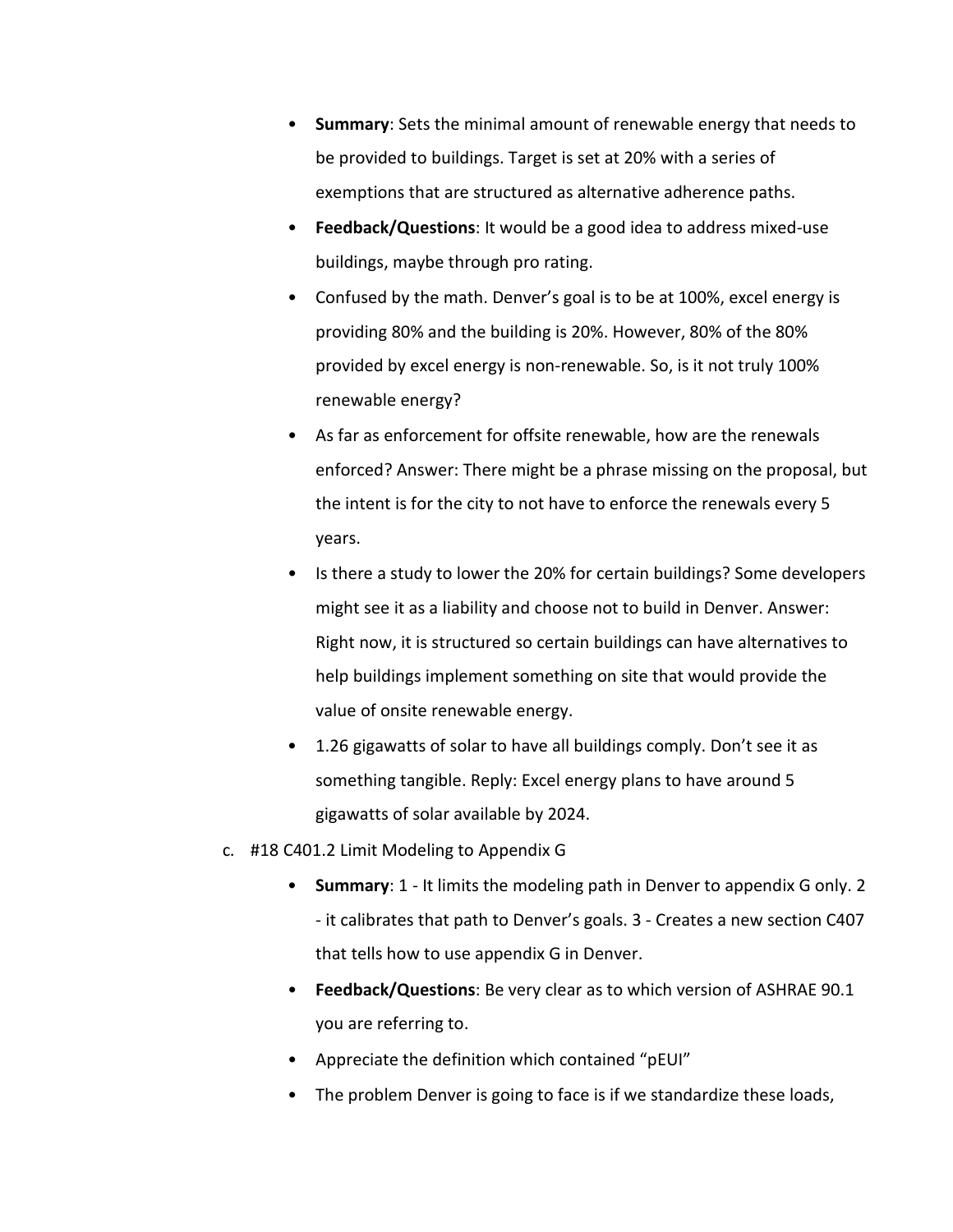they are going to be inaccurate. There isn't enough physical room on a site to make a McDonalds, for example, to reduce their energy loads.

- Would you recommend COMNET? COMNET is the best set of standard variables we have but it is a bit outdated. In the past, we have always recommended COMNET.
- How many permits have gone through the permit cycle that have used appendix G? Answer: Very rarely.

## **3.** Discussion and voting on **IECC/DBC-Commercial and DGC Ch.7**

- a. [#77.2 D](https://www.denvergov.org/files/assets/public/community-planning-and-development/documents/ds/building-codes/code-adoption/amendment-proposals/dgc/dgc_77.2.pdf)GC 701.4.4.4 Waste heat recapture (Tabled)
	- Motion: Motion to table items #77.2 and #P45 to the next hearing.
		- **Vote Passed:** ( 21 for, 0 against, 2 abstentions)
- b. [#P45 C](https://www.denvergov.org/files/assets/public/community-planning-and-development/documents/ds/building-codes/code-adoption/amendment-proposals/iecc/iecc_505_comres.pdf)505/ R505 Change in Occupancy (Tabled)
	- Tabled per motion in previous item #77.2
- c. [#83 C](https://www.denvergov.org/files/assets/public/community-planning-and-development/documents/ds/building-codes/code-adoption/amendment-proposals/iecc/iecc_cc102_com.pdf)403.1.2 / CC102 -Large Energy and Water Use for Building Restrictions
	- Support
		- In support. Needs to also address direct evaporative cooling.
	- **Opposition** 
		- $\bullet$  N/A
	- Committee Questions/Comments
		- What water treatment is used and how can you ensure it doesn't have any health issues on air quality. Answer: The cooling tower doesn't come in contact with the building.
		- Why place this here, why not green code? Answer: We are trying to address energy efficiency progressively and it relates to water consumption. We want to address energy efficiency in data centers at a minimum. Green code is a voluntary code.
		- We are going to have to get away from using water for cooling. Is this possible using a cooling refrigeration? Answer: If we had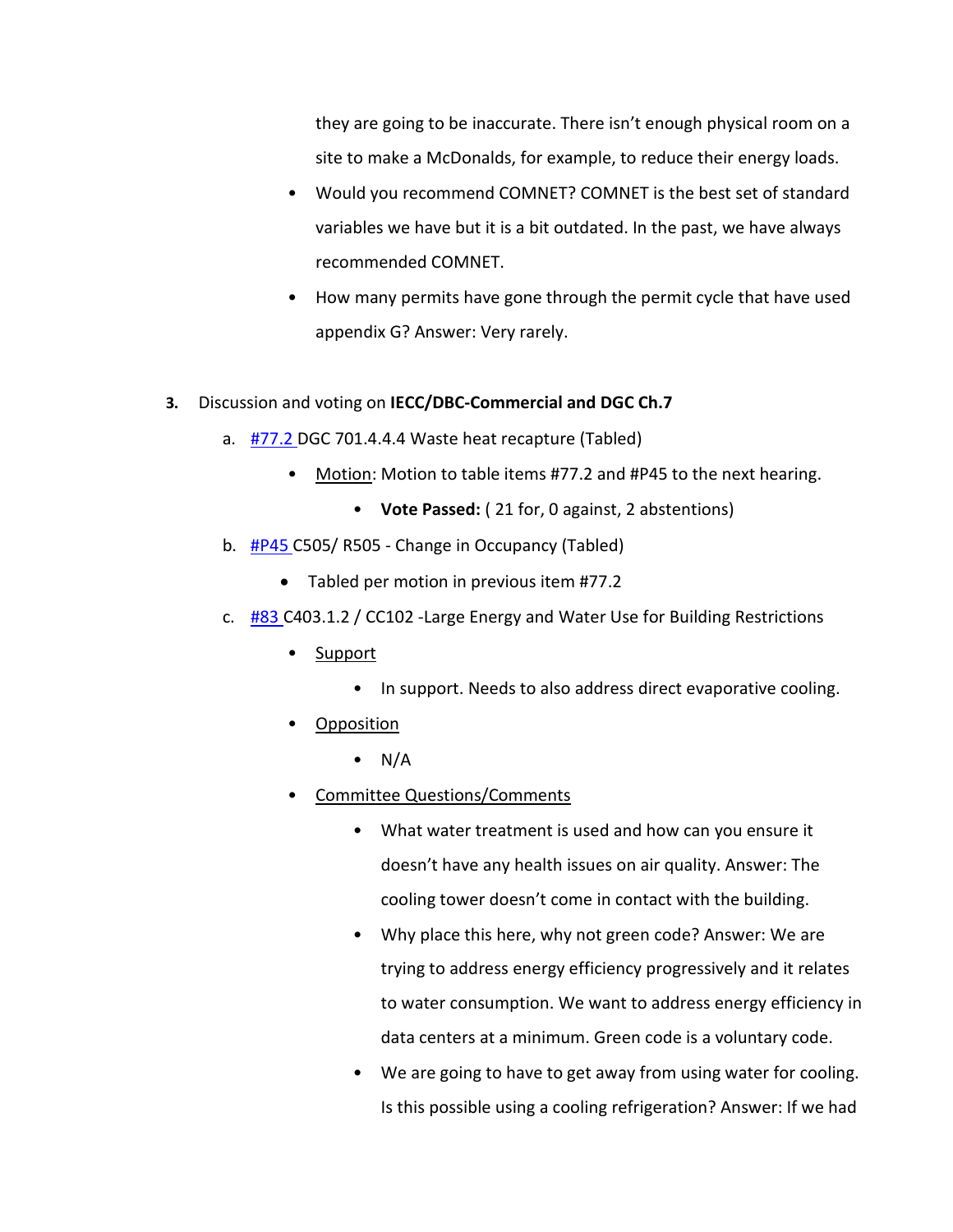to we could, the alternative would be to rely on other cooling technologies.

- Can greywater be used with indirect evaporative cooling? Answer: Not sure, we would have to revisit.
- Support (Rebuttal)
	- To clarify, greywater is not going to be the answer here. There is just not enough greywater.
- Opposition (Rebuttal)
	- $\bullet$  N/A
- Discussion: If you get into commercial office spaces, you might find yourself
- Motion: Motion to amend item #4 with "...utility recycle water when readily available to the site…", item 2 with "…for 10 tons of cooling per/room and above.", and item 3 with "…10 tons" with further intent to modify the MLC by a subcommittee.
	- **Vote Passed:** (21 for, 0 against, 4 abstentions)
- Motion to approve as amended
	- **Vote:** (19 for, 2 against, 5 abstentions)
- d. [#P36 C](https://www.denvergov.org/files/assets/public/community-planning-and-development/documents/ds/building-codes/code-adoption/amendment-proposals/iecc/iecc_c405.12.pdf)405.12 Energy Monitoring
	- Proponent not in the meeting.
	- Motion: Motion to table
		- **Vote Passed:** (23 for, 1 against, 1 abstentions)
- e.  $\#P12.3$ : C403.7.4.2 Spaces other than non-transient dwelling units
	- Motion: Motion to table to the next hearing
		- **Vote Passed:** (23 for, 0 against, 3 abstentions)
- f.  $\#P12.4$ : C403.8 Fans and fan controls
	- Support
		- $\bullet$  N/A